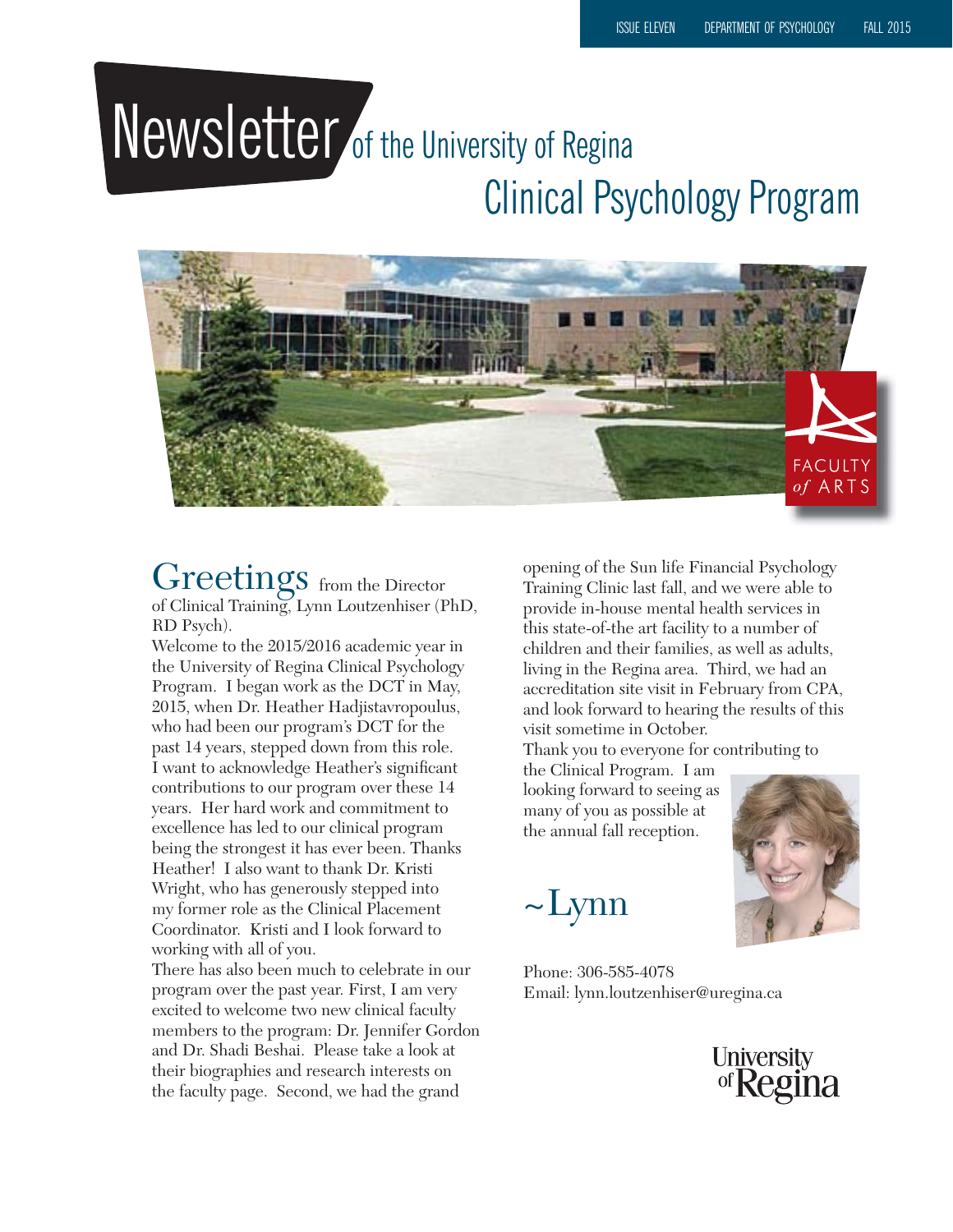### Clinical Seminar Series (please hold the following dates from 4:00 pm to 5:00 pm in SunLife Financial Psychology clinic, CW 020):

All clinical students who have not yet completed comprehensive exams are required to attend, and community members and faculty are also invited to attend. All seminars will be held from in College West building in SunLife Financial Psychology clinic, CW 020 board room from 4:00 to 5:00 pm with the exception of December 10th, 2015 which will tale place from 4:00 to 6:00 pm in CW 115. Also, October 8th, 2015 will be held in the Education Auditiorium (EA 106). The seminars are designed to contribute to the clinical training of students and provide a forum for the discussion of important clinical issues among the MA and PhD students.

The schedule is as follows:

#### **Fall 2015**

September 24 – Dr. Jennifer Gordon (Conducting Therapy with Adolescents) October 8 – Dr. Nick Titov (Internet Cognitive Behaviour Therapy (ICBT)) November 19 – Dr. Shadi Beshai (TBD) December 10 – Brenda Dubois (The Medicine Wheel)

#### **Winter 2016**

February 25 – Kim Zorn & Holly Parkerson (Working Through Ethical Dilemmas ) March 17 – Sarah Reiser (A Clinical Case Study of Major Depression) April 7 – Samantha Horswill (A Case Study of Depression with Anxious Distress)

If you have an interest in presenting, or have any questions, please email Kirstie Walker, the clinical seminar coordinator at Kirstie.Walker@uregina.ca.

### Updates to the Clinical Program Manual & Brochure

The Clinical Program manual and the Clinical Program brochure have been updated.

You can find these materials at the following web address: http://www.arts.uregina.ca/psychology

Please help me welcome the following new MA students to our program



MARGARET (ERIN) BROWNE Supervisor: Dr. T. Hadjistavropoulos



ISAAC HAHN Supervisor: Dr. N. Carleton



NICOLE FALLER Supervisor: Dr. T. Hadjistavropoulos





VICTORIA (TORI) OWENS Supervisor: Dr. H. Hadjistavropoulos



JULIA MASON Supervisor: Dr. G. Asmundson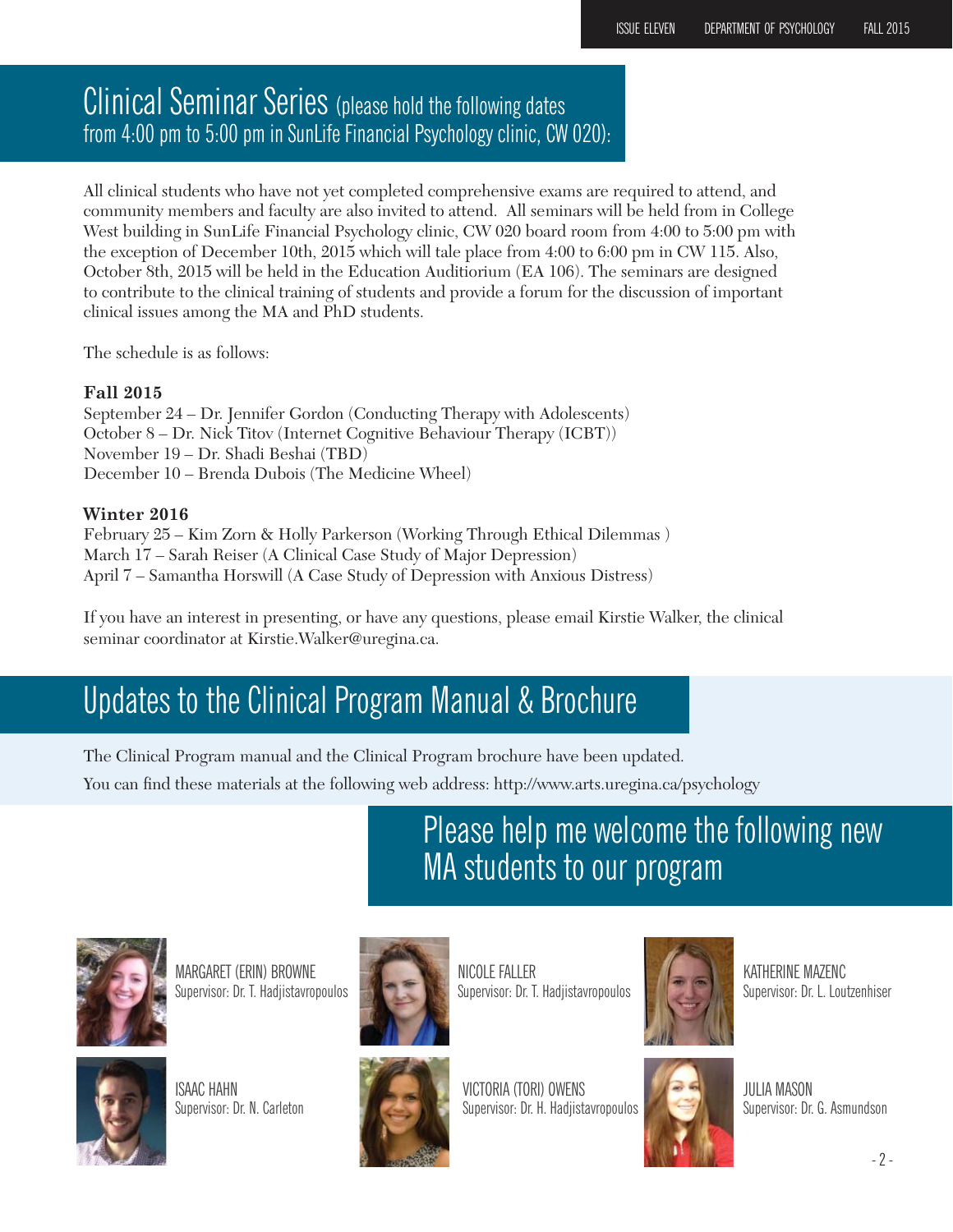### Please congratulate the following students who have defended their MA theses



ANDREEA TAMIAN Title: Institutional Betrayal In The Medical System: Development, Reliability, And Validity Of A Self-Report Questionnaire Supervisor: Dr. B. Klest



#### SARAH IVENS

Title: Fatigue In Parents Of Children With Autism Spectrum Disorder: The Role Of Parental And Child Factors For Mothers And **Fathers** Supervisor: Dr. L. Loutzenhiser



MICHELLE TEALE SAPACH Title: Exploring the Relationship Between Negative Social Experiences and Social Anxiety Supervisor: Dr. N. Carleton



#### MELISSA WUERCH

Title: Support-Seeking and Quality of Life in Female Survivors of Intimate Partner Violence Supervisor Dr. M. Hampton



ASHLEY VIKLUND Title: Walking The Walk: Exploring The Utility Of A Computerized Gait Method In Feigned Symptom Detection Supervisor: Dr. Thomas Hadjistavropoulos



#### JILL PRICE

Title: Children's mathematics anxiety and its effect on their conceptual understanding of arithmetic and arithmetic fluency Supervisor Dr. Katherine M. Robinson

### Please join me in congratulating students who recently completed the PhD program



#### MICHELLE MAKELKI

Dissertation title: Long-Term Neuropsychological and Psychosocial Consequences of Pediatric Mild Traumatice Brain Injury Supervisor/Co-Supervisor: Dr. D. Alfano Current position: Valley Care, Agassiz, BC



MICHEL THIBODEAU Dissertation title: Development of Scales that Measure Disorder-Specific Intolerance of Uncertainty Supervisor: Dr. Gordon Asmundson Current position: Psychologist in the Eating Disorders Program, Toronto General Hospital



#### MATHEW FETZNER

Dissertation title: Investigating the Anxiolytic Effects of Aerobic Exercise for the Treatment of Posttraumatic Stress Disorder

Supervisor: Dr. Gordon Asmundson Current position: Senior clinician at Odyssey Health Services in Ottawa Ontario.



#### HEATHER ERITZ

Dissertation title: Life History, Nurse Empathy, and Aggressive Behaviours in Individuals with Dementia Supervisor: Dr. T. Hadjistavropoulos Current position: Psychologist, Child and Youth Services, RQHR



#### NICOLE ALBERTS

Dissertation title: Transdiagnostic Internet-Delivered Cognitive-Behaviour Therapy for Recent Cancer Survivors: A Feasibility Trial and Examination of Clinician Perspectives

Supervisor: Dr. Heather Hadjistavropoulos Current position: Senior Psychology Fellow Department of Rehabilitation Medicine University of Washington, Seattle, WA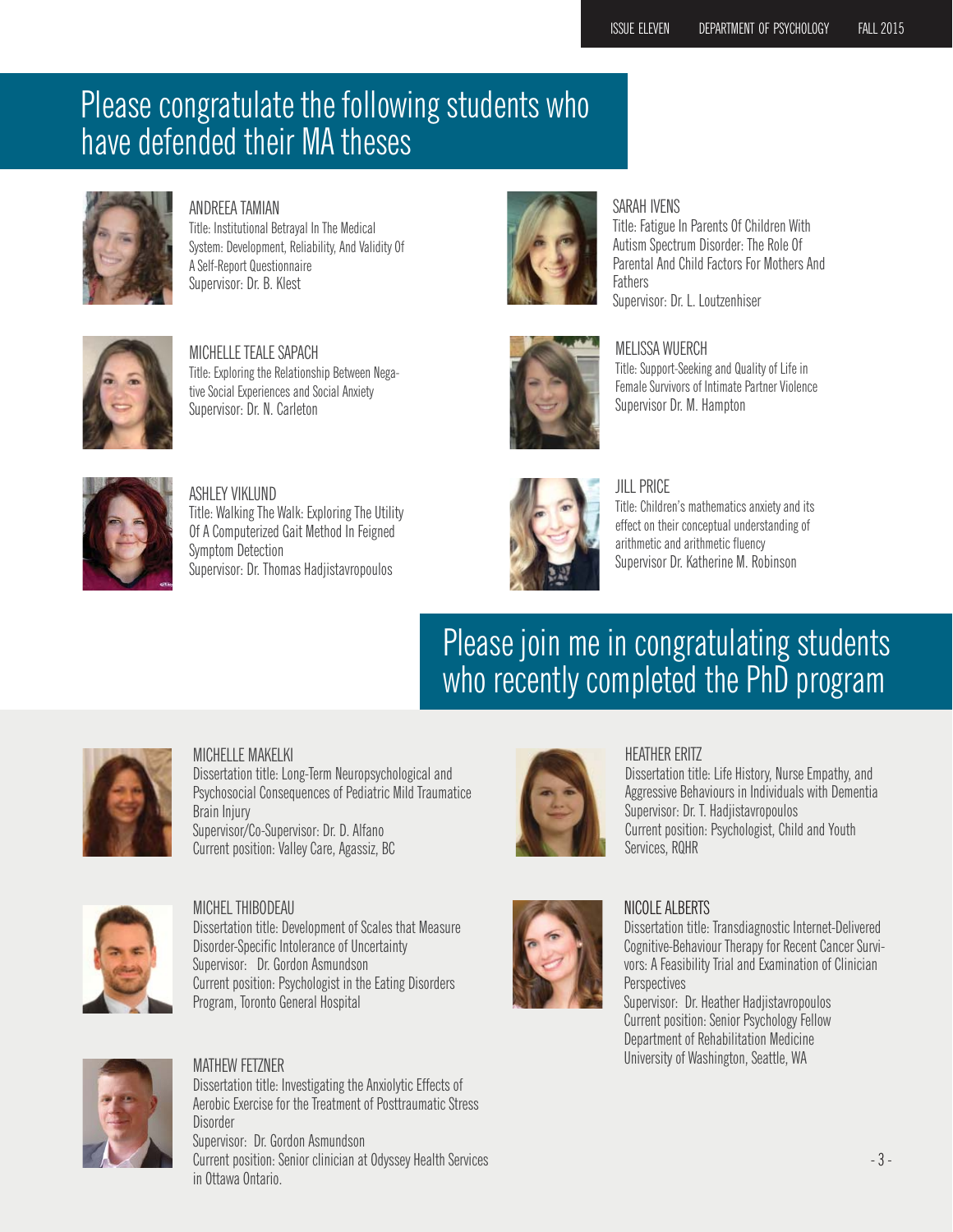## Clinical Training

As you will see below students have been very busy with clinical training this year. We are very grateful to all of the supervisors that have worked with the students and invested in the future of clinical psychology!

#### FOUR MONTH INTERNSHIP

The following students completed the four month internship in 2014-2015:

• Melissa Wuerch – Regina Qu'Appelle Health Region, Child and Youth Services – Supervisors: Cindy McFayden and Mona Flood

• Michelle Teale Sapach – Regina Qu'Appelle Health Region, Mental Health Clinic – Supervisor: Drs. K. Owens and Shahlo Mustafaeva, MA.

• Andreea Tamaian – Regina Qu'Appelle Health Region, Mental Health Clinic – Supervisor: Heather Elliott

• Sarah Ivens – Prince Albert parkland Health Region, Prince Albert Mental Health Centre – Supervisor: Dr Lisa Berg-Kolody

• Christina D'Ambrosio – Centre for Addictions and Mental Health, Toronto, Sexual Behaviours Clinic-Supervisor: Dr. Ainslie Heasman

DOCTORAL CLINICAL PLACEMENTS The following students completed a PhD practicum in 2014-2015:

• Sophie Duranceau – Regina Qu'Appelle Health Region, Child and Youth Services – Supervisor: Dr. Danielle Desourcy

• Daniel LeBouthillier – Regina Qu'Appelle Health Region, Mental Health Clinic – Supervisor: Dr. Meghan Woods

• Amy Hampton – Private Practice, CBI Physical Rehabilitation Centre –Supervisor: Dr. Katherine Owens

• Kirstie Walker – University of Regina SunLife Financial Training Clinic-Supervisor: Dr. Kristi Wright

• Clair Barefoot – University of Regina SunLife Financial Training Clinic-Supervisor: Dr. Heather Hadjistavropoulos

• Samantha Horwill – University of Regina SunLife Financial Training Clinic-Supervisor: Dr. Heather Hadjistavropoulos

• Dale Dirkse – Regina Qu'Appelle Health Region, Functional Rehabilitation Program-Supervisor: Dr. Dave West-Johnson

• Kimberly Zorn-Regina Qu'Appelle Health Region, Functional Rehabilitation Program-Supervisor: Dr. Tom Robinson

• Luke Schneider – Regina Qu'Appelle Health Region, Functional Rehabilitation Program-Supervisor: Dr. Murray Abrams

• Hollyanne Parkerson – University of Regina SunLife Financial Training Clinic-Supervisor: Dr. Kristi Wright

• Michelle Gagnon – Regina Qu'Appelle Health Region, Child and Youth Services – Supervisor: Dr. Bruce Gordon

• Bethany Gelinas- Regina Qu'Appelle Health Region, Child and Youth Services – Supervisor: Dr. Jenny Keller

• Lindsay Friesen – University of Regina SunLife Financial Training Clinic-Supervisor: Dr. Heather Hadjistavropoulos

• Omeed Ghandehari – University of Regina SunLife Financial Training Clinic-Supervisor: Dr. Lynn Loutzenhiser

• Patrick Welch -University of Regina SunLife Financial Training Clinic-Supervisor: Dr. Lynn Loutzenhiser

• Dale Dirkse - Ontario Shores Centre for Mental Health Sciences- Supervisors: Dr. Erica Martin and Dr. Krystle Martin

### Congratulations to all students who held external funding this year

- Vanier CIHR Sophie Duranceau & Michelle Gagnon
- CIHR Lindsay Friesen, Bethany Gelinas, Holly Parkerson, Samantha Horswill, Joelle Soucy, Katherine
- Mazenc, Natasha Gallant, Sabine Solterni, Seint Kokokyi
- SSHRC Kim Zorn, Melissa Wuerch, Sarah Reiser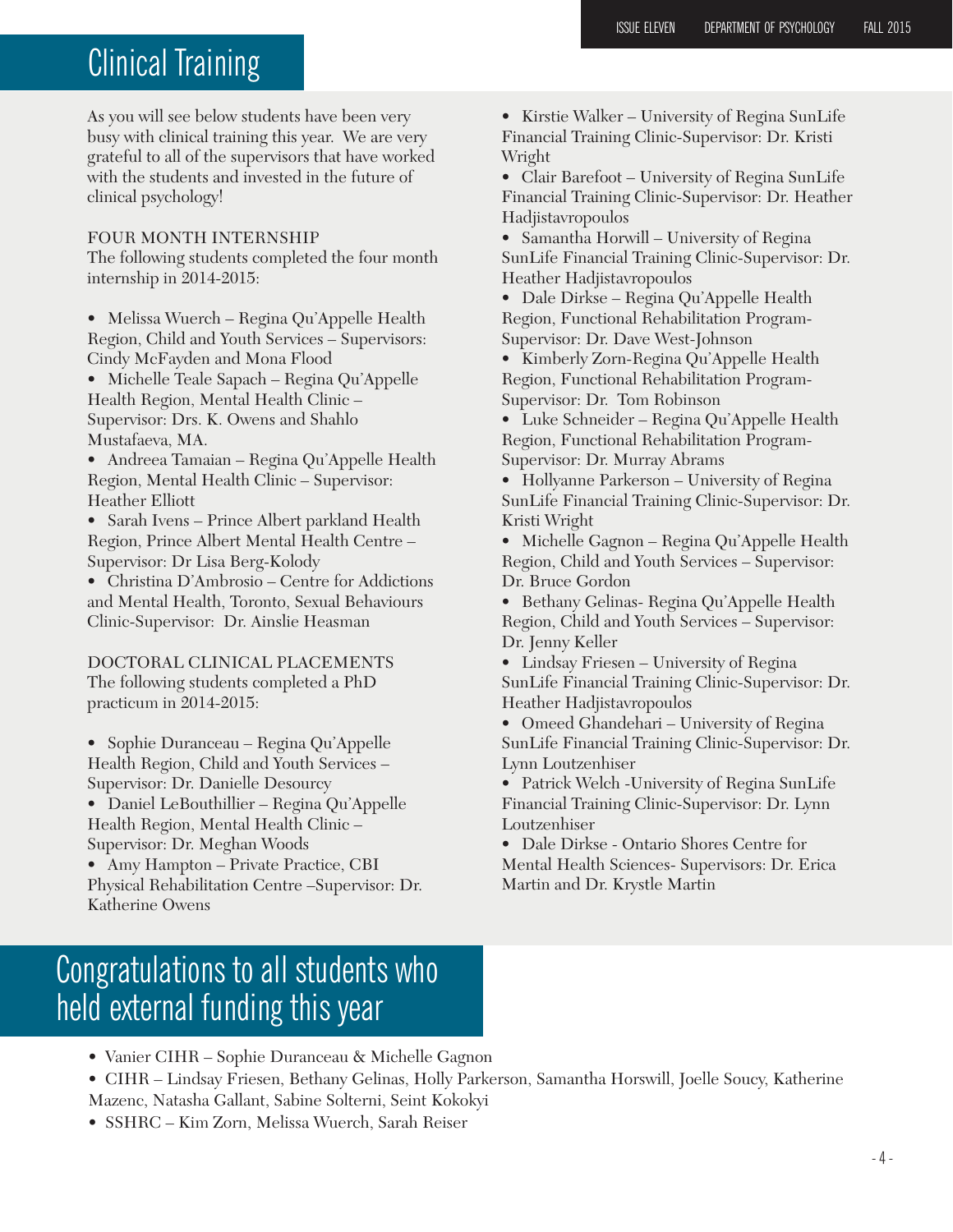### Predoctoral Residency Completion

I am pleased to report that the following students have completed the predoctoral residency this year:

- Chelsea Delparte, Regina, Qu'Appelle Health Region
- Katherine McMillen, Saskatoon Health Region
- Nicole Alberts, Univerity of Washington, Seattle
- Jasmin Dhillon, Centre for Mental Health, Addictions, Toronto
- Matthew Fetzner, Royal Ottawa Health Care Group
- Mike Thibodeau, Vancouver Costal Health

### Please wish the following students well as they move on to complete the predoctoral residency in 2015-2016:

- Michelle Gagnon, Sick Kids Hospital, Toronto
- Bethany Gelinas, Londen Clinical Psychology Residency
- Lindsay Friesen, Calgary Clinical Psychology Residency
- Jocelyne LeClerc, University of Arizona, Department of Psychictry Predoctoral Psychology Intership Program
- Ommed Ghandehari, Annopolis Valley District Health Authority
- Patrick Welch, Regina Qu'Appelle Health Region

# Psychology 2015 Fall Reception

Please join us on Thursday, October 8th, 2015 for our annual Psychology Fall Reception to recognize the contributions of our students, supervisors, faculty and staff.

Date: Thursday, October 8, 2015

Colloquium: 4:15 p.m.

Award Presentations:  $5:15 - 5:30$  p.m.

Reception: 5:30 - 6:30 p.m.

Location: Education Auditorium (ED 106) (Reception) Education Rotunda University of Regina, Main Campus

Prior to the awards presentation Dr. Nickolai Titov, Professorial Fellow at Macquarie University in Sydney Australia and Director of the eCentreClinic and MindSpot Clinic, will be giving a talk entitled "Australia's Mind Spot Clinic: Accessible, efficient and effective online assessment and treatment for anxiety and depression".

All are welcome.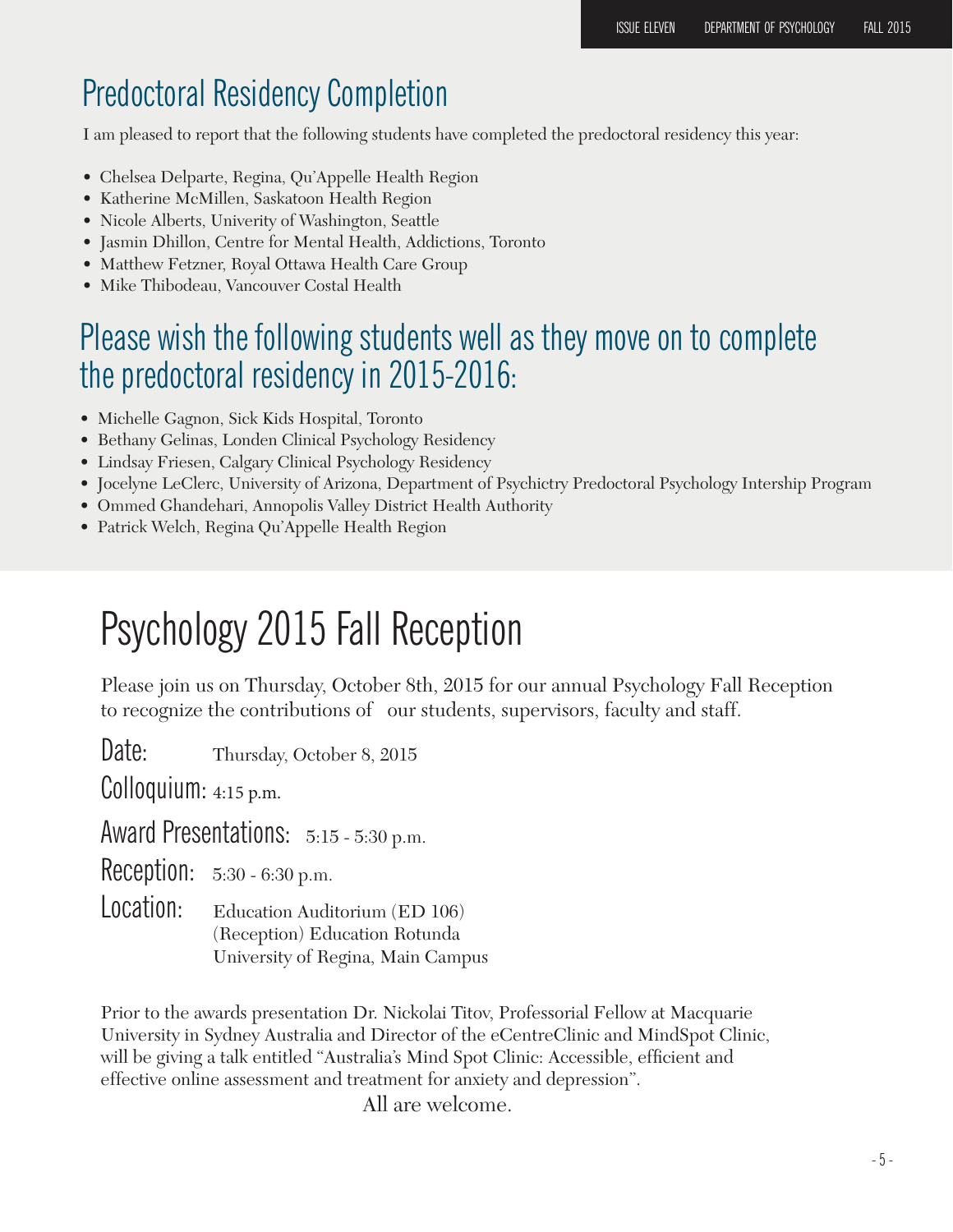### Message from the PGSA

The PGSA would like to extend our warmest welcome to all new incoming Clinical and Experimental students to the Psychology Department in the Fall 2015 semester. As the PGSA represents all psychology graduate students at the University of Regina in the Clinical and Experi¬mental Psychology Programs, our pri¬mary objective is to provide a means for students to contribute to and maximize their educational experience from their program, Department, and University. Broadly, our goals for the upcoming year will be to continue to provide information and support for psychology graduate students, promote psychology within our community, encourage col¬laboration between graduate and undergraduate students, support the Clinical Seminar Series, be an active component of the larger UofR Graduate Student Association, and foster communication between our members, the University, and outside organizations. We look forward to continuing to work towards these goals in the upcoming year.

The PGSA has taken pleasure in being involved in the community and on campus. A number of PGSA members volunteered to sit on committees that contribute to the running of the University of Regina through the Faculty of Graduate Studies and Research, and volunteered for events around campus. We had an active presence with the Graduate Students' Association, including membership on the GSA Executive. We were able to host a Psychology Awareness Day in February, which included a mental health awareness table in Riddell, and a series of TED Talks at the Owl. Many different faces in the PGSA were organizers, volunteers, and attendants of these events.

The PGSA is already planning a number of exciting events in the upcoming academic year in addition to our usual involvement around campus. Look forward to a Psychology Awareness Week and our many social events throughout the year. Information on these events as well as other community and campus activities can be found on our website (http://uregina.ca/psychgsa/), facebook page, and graduate student board outside the Department office.

In April, the 2015-2016 PGSA executive was elected. We are pleased to welcome many incoming executive members:

President: Daniel LeBouthillier Vice President: Sarah Ivens Secretary/Treasurer: Michelle Teale Sapach Department Rep: Dale Dirkse Clinical Committee Rep: Sophie Duranceau EAP Rep: Kaila Bruer GSA Rep: Natasha Gallant Social Rep: Amy Hampton External Relations: Joelle Soucy Webmaster Rep: Seint Kokokyi CPA Rep: Sabine Soltani Faculty Liaison: Jeff Loucks

The PGSA would also like to congratulate our graduating members, Lindsay Friesen, Michelle Gagnon, Bethany Gelinas, Omeed Ghandehari, Jocelyn LeClerc, and Patrick Welch, who will be attending their year of residency in 2014-2015. On behalf of the entire PGSA, thank you for your dedication to our organization and good luck in your future endeavours. We would like to thank the Department and University for a wonderful year and look forward to seeing everybody at our first Fall meeting and social event.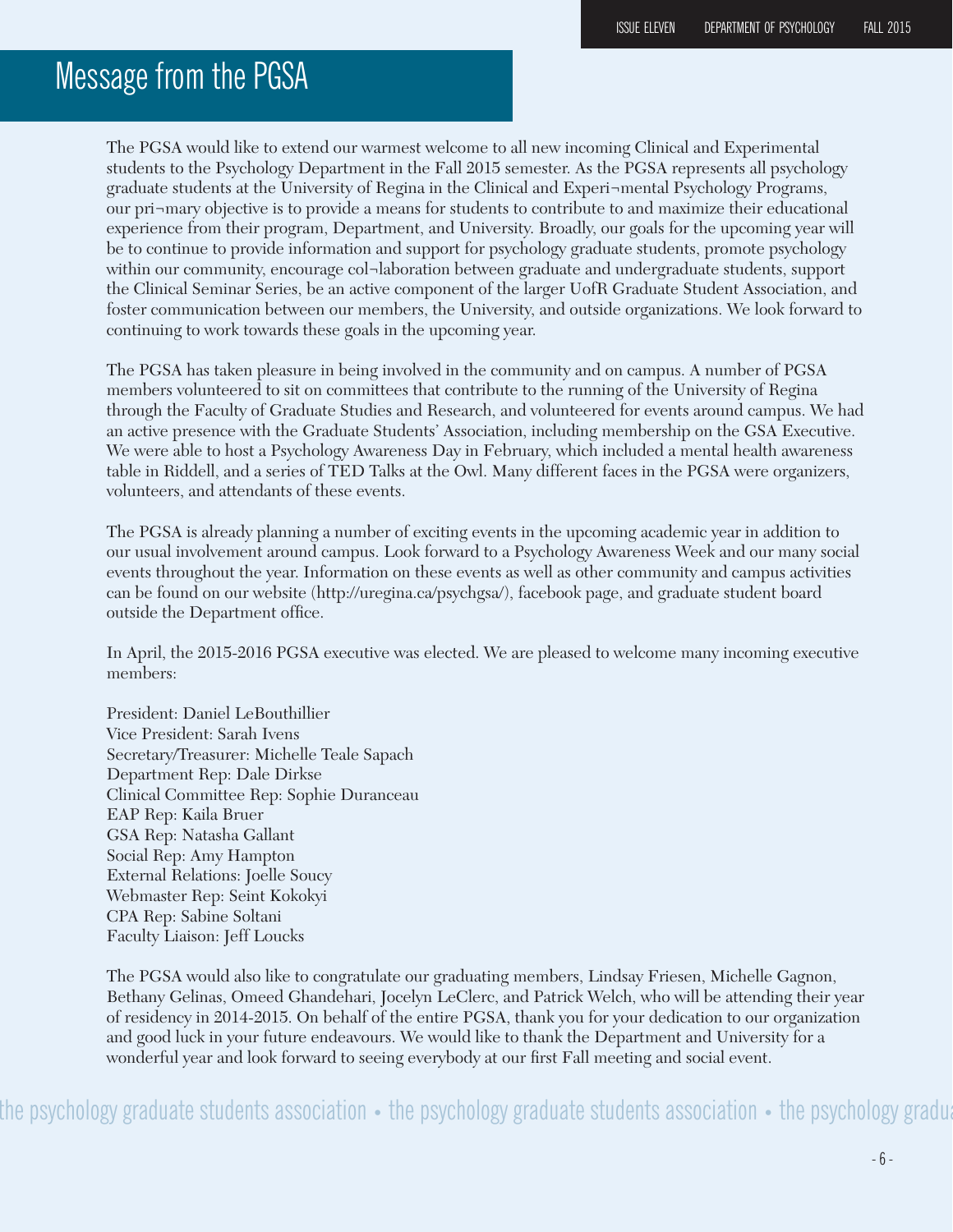## Faculty News

Dr. Gordon Asmundson is the President's Research Chair in Adult Mental Health (2011-2016) and continues to lead the Traumatic Stress Group and Anxiety and Illness Behaviours Lab. Recent research efforts of his team have helped to better understand the association between posttraumatic stress disorder and chronic pain as well as treating people who experience these conditions together. Current research efforts, supported by an operating grant from the Canadian Institutes of Health Research (2013-2017), focused the evaluating the efficacy of and understanding mechanisms underlying aerobic exercise as an adjuvant and stand alone treatment for posttraumatic stress disorder.

> Dr. Nicholas Carleton recently won a 5-year CIHR New Investigator Award to support his research into transdiagnostic elements of psychopathology. He is continuing his 5-year CIHR-funded research project exploring attentional biases and chronic pain, particularly fibromyalgia. He is actively working with the University of Regina on the development of a new Collaborative Centre for Justice and Safety, a centre that will include a significant focus on post traumatic stress disorder in RCMP, police, fire, EMS, and corrections officers, among others. In addition, he is continuing to publish on intolerance of uncertainty as a key transdiagnostic risk factor.

Dr. Heather Hadjistavropoulos worked on the Canadian Psychological Association accreditation application and site visit during the 2014-2015. She also continued to work on her program of research funded by the Canadian Institutes of Health Research (Strategy for Patient-Oriented Research), the Rx&D Health Research Foundation (Fostering Innovation in Healthcare Initiative) and the Saskatchewan Health Research Foundation (~\$708,000 value June 2013- 2017). With the support of this research funding, she has been implementing and evaluating the use of Online Cognitive Behaviour Therapy (Online-CBT) for depression and anxiety in Saskatchewan. In the past 18 months, over 500

patients have received Online-CBT delivered by more than 40 community providers and 16 students . Increasingly over the past year, Dr. Hadjistavropoulos has been providing support to researchers/providers in B.C., Alberta, Manitoba, Ontario, Quebec, and Nova Scotia who have a similar interest to improve access to Online-CBT in Canada.

> Dr. Thomas Hadjistavropoulos, ABPP, FCAHS, Research Chair in Aging and Health, was awarded the 2015 University of Regina Award for Excellence in Graduate Research Mentorship. In addition to his continuing grants from the Saskatchewan Health Research Foundation (valued at \$717,000) and the Canadian Institutes of Health Research (valued at \$318,000), he was recently awarded additional funding from the AGE WELL network of Centres of Excellence for \$382,000. Among his many publications over the last 12 months is a first authored article published in the world's leading neurology journal, Lancet Neurology.

Dr. Mary Hampton continues to work on the SSHRC/CURA five-year, multi-region project entitled, "Rural and Northern Community Response to Intimate Partner Violence". She is the Saskatchewan academic coordinator of RESOLVE and focuses her community based research on intimate partner violence.







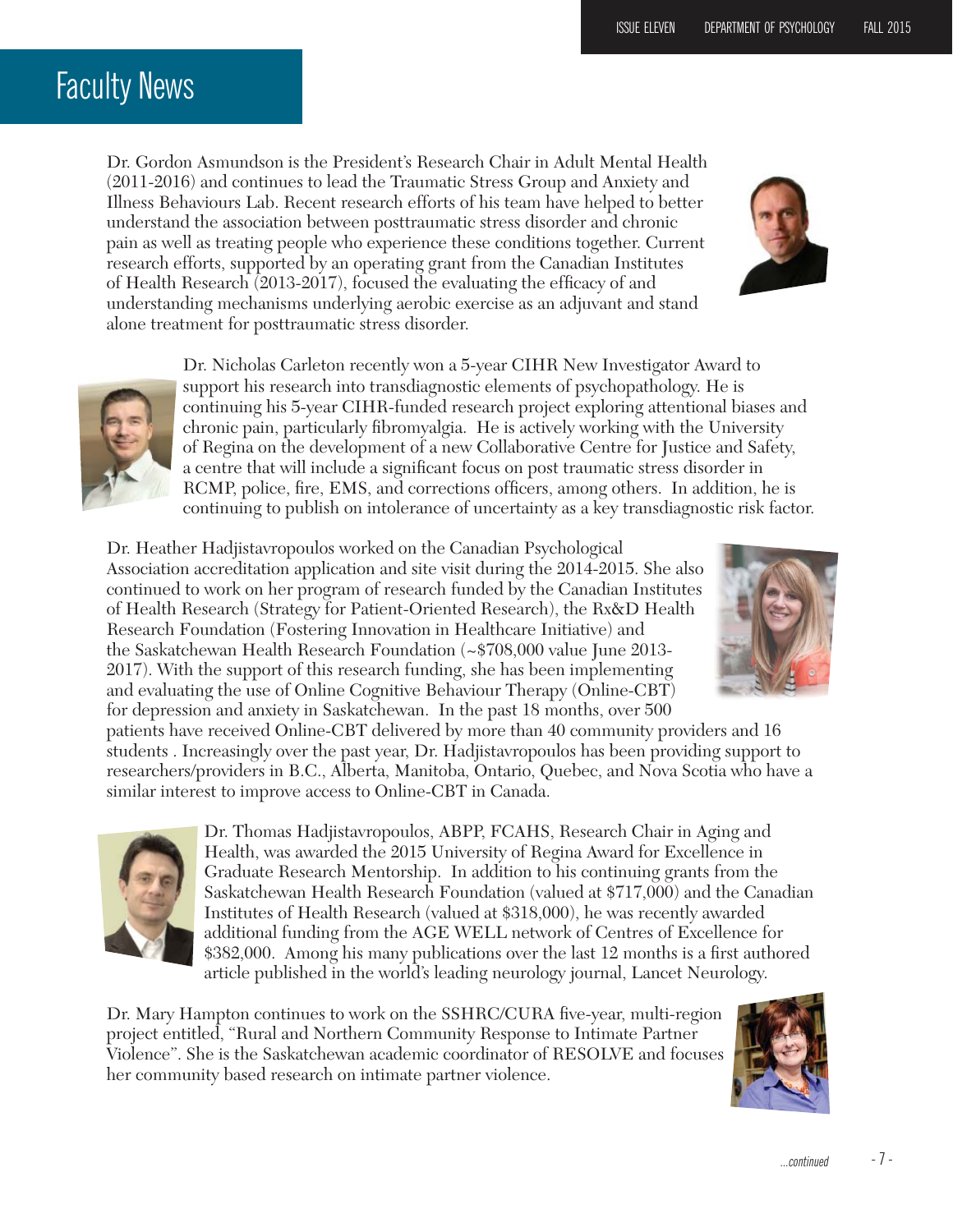...continued



Dr. Bridget Klest is continuing research funded by a 3-year establishment grant from Saskatchewan Health Research Foundation, for her project entitled "History of Exposure to Traumatic Stress and Healthcare Experiences." In addition, she is working on several other research projects with collaborators within and outside the U of R related to the topics of exposure to trauma, health, and healthcare. She recently has been working with a group of graduate students to create a psychotherapy skills club,

aimed at giving interested students opportunities to get additional practice with clinical skills. She is on maternity leave for the 2015-2016 academic year.

Dr. Lynn Loutzenhiser's research efforts focus on issues affecting parents of young children, with a current focus on infant sleep, fatigue, and child anxiety. She has recently partnered with Dr. Heather Hadjistavropoulos and a group of researchers to develop an online intervention designed to help parents mange child anxiety.





Dr. Phillip Sevigny has been appointed to a two-year term position with Luther College. He continues his research on the changing roles of men in families with a focus on the associations between parenting beliefs and positive father involvement. Dr. Sevigny is also continuing his research with Dr. David Malloy exploring cross-cultural variance in understandings of existential courage.

Dr. Kristi Wright's efforts continue to focus on exploring the many facets of preoperative anxiety in children and, in extension, seeking to improve intervention strategies for children receiving anesthesia services within the Canadian healthcare system. Drs. Wright, Heather Price and Katherine Robinson's Canadian Innovation Foundation (CFI) funded state-of-the-art Child, Health, Learning and Development (CHLD) laboratory facility houses innovative research projects designed to understand and improve health and well-

being of children. Dr. Wright is currently completing a research project funded by the Saskatchewan Health Research Foundation (SHRF) New Investigator Establishment Grant focused on developing and evaluating an interactive, Internet-delivered preoperative preparation program (I-PPP) for parents/guardians and their children who are to undergo a surgical procedure.

## Weclome to our New Clinical Faculty Member(s):

The Department of Psychology has hired two new faculty members this year:

Dr. Shadi Beshai is a recent graduate of the CPA-accredited clinical psychology program at the University of Calgary. His research expertise is the area of cross-cultural differences in psychopathology,



and he is particularly interested in differences in depression between the Middle East and Canada. Dr. Jennifer Gordon just recently completed a post-doctoral fellowship at the University of North Carolina. She previously completed her PhD in the CPA-accredited clinical psychology

program at McGill University in Montreal. Her research expertise is on the effects of hormones on depression in women, with a particular interest in estrogen and depression in perimenopausal women.

> Richard MacLennan, Ph.D. Professor & Head, Psychology

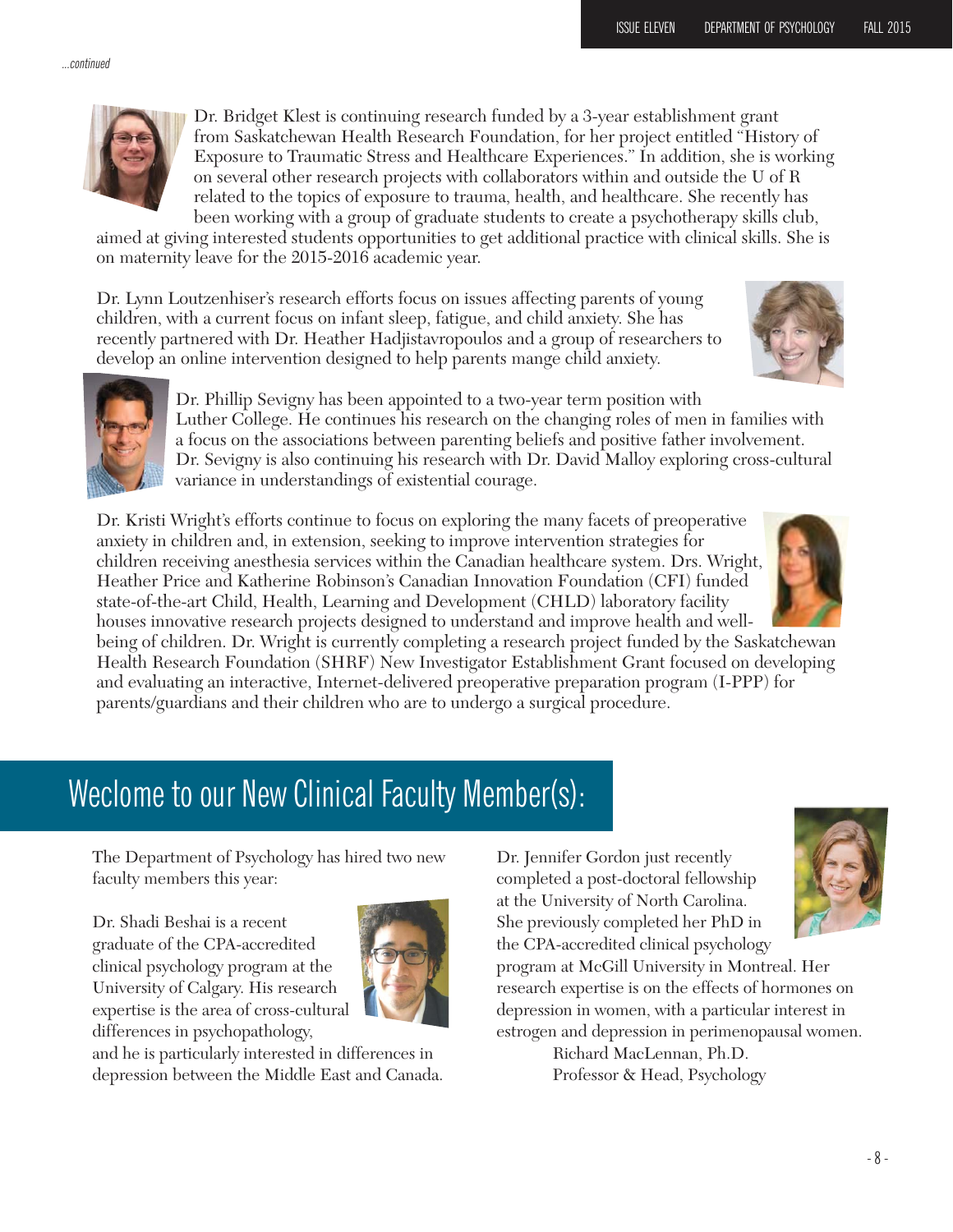### Greetings from Regina Qu'Appelle Health

Greetings from the RQHR! The past year has been full and exciting! This past year students have contributed greatly all over the health region including in Adult Therapy at the Mental Health Clinic (MHC), the Functional Rehabilitation Program, MHC Dialectical Behaviour-Informed Therapy Group, Children's Program, Child and Youth Services, the Bariatric Clinic, and the Outpatient Pediatric Clinic. The interest, training, and time students bring to each of these placements always equates to a value-added client service and a great experience for supervisors.

We are glad to report that we continue to get excellent feedback from our colleagues about having students involved with our clients, and all members of the health region are very eager and willing to continue to be involved in our students' training and development as future colleagues. In addition to treasuring the opportunity to be involved in the training of our future colleagues, we also greatly value the service students provide to our clients. For example, at the MHC this past year we tracked the contributions of students to our organization, just so that we could highlight how meaningful including them in our service can be for our clients. Over the past 12 months, the students at MHC worked with 335 individual clients (including individual, consultation clinic, groups, assessment, and ICBT), conducted 260 hours of assessments, and a whopping 1,120 hours of therapy!

In addition to MA and Ph.D. students from the U of R, RQHR psychologists have also supervised three



residents this year. We are often matched to University of Regina students in the APPIC pre-doc process, and we have been thrilled to convince many residents to stay in Regina to become our next round of amazing supervisors and service providers. This year we were pleased to complete a Memorandum of Understanding with the University of Regina, which is an official agreement that secures as many clinical opportunities as possible for students and has made planning for future clinical placements easier for the U of R and RQHR alike. We also are pleased to be piloting our first Supervising Psychologist Position at the Mental Health Clinic, filled by Dr. Amy Janzen Claude. Many students this past year have already been part of this new model, and we have received great feedback on how it benefits both students and the RQHR alike. We're looking forward to another great year ahead with a new round of students just starting in a few days! My thanks to students, faculty, supervisors, and managers alike for making it possible to allow for training to be central in our health region! Dr. Meghan Woods, Assistant Director of Clinical Training

### Our psychology family has a new addition

Bridget Klest and Jeff Loucks welcomed their little bundle of joy, Maren Ione Klest Loucks, into the world on September 26th at 10:09 pm, who weighed in at 8 lbs 2 ozs, and measured 51.5 cm. Mom and baby are doing well, and the whole family is overjoyed!

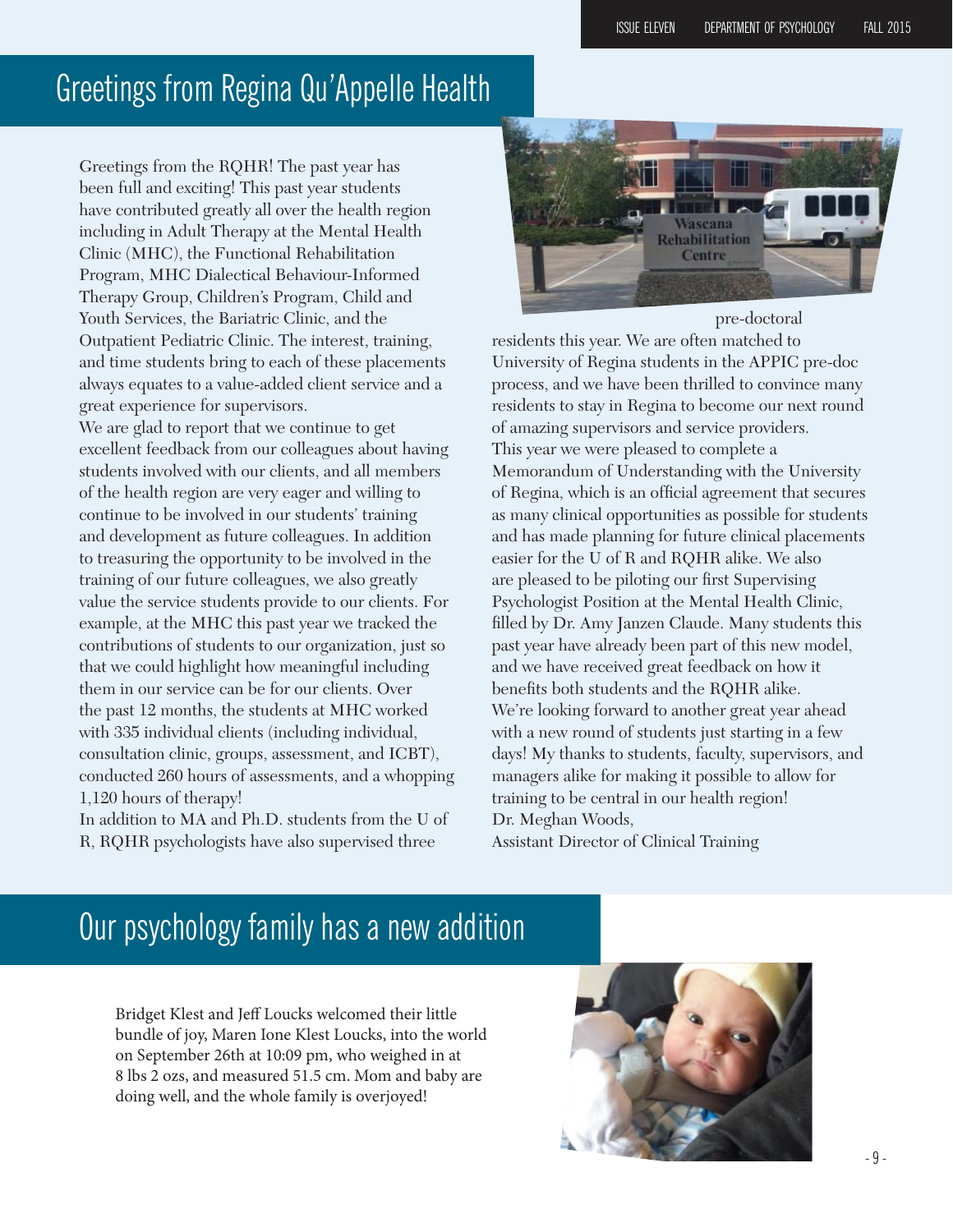### Retirement of Dr. Dennis Alfano



Dr. Dennis P. Alfano is now a Professor Emeritus and former Head of the Department of Psychology. He was also an Associate Member of the Department of Biology and the Faculty of Kinesiology and Health Studies.

#### Dr. Alfano was a

neuropsychological researcher and clinician with over 30 years experience in his field. His research focused principally on neuropsychological outcome of mild traumatic brain injury and concussion in sports, an area where he worked as a consultant neuropsychologist to athletic teams at the university, semi-professional, and professional levels. He also maintained a general clinical consulting practice in neuropsychology and was certified by the Saskatchewan College of Psychologists, the Ontario College of Psychologists, and the Canadian Register of Health Service Psychologists. Dr. Alfano is a member of the National Academy of Neuropsychology, the International Neuropsychological Society, the Sports Neuropsychology Society, and the Canadian Psychological Association. He is also a Credentialed ImPACT© Concussion Management Consultant.

Dr. Alfano received his Ph.D. in Behavioural Neuroscience from the Department of Psychology at the University of Toronto in 1982, where his research focused principally on animal models of neurological dysfunction, neuroplasticity, and recovery of function following brain damage. Following the completion of his Ph.D., he was a Medical Research Council of Canada Postdoctoral Fellow in the Faculty of Health Sciences at McMaster University, where he specialized in Clinical Neuropsychology and Neuropsychological Rehabilitation. Dr. Alfano then spent three years as an Assistant Professor in the Faculty of Health Sciences at McMaster University, where he was an Instructor in the Medical Programme and the Postgraduate Program in Clinical Behavioural Sciences, and worked clinically as a Staff Neuropsychologist in the McMaster University Clinical Teaching Unit at Hamilton General Hospital.

Dr. Alfano came to the University of Regina in 1987 where he established the first neuropsychological research laboratory at the University. He has since published or presented over 100 formal reports on his research and supervised the research of over three dozen students, many of whom have won awards for their research at the local, provincial, and national levels. Dr. Alfano has also been a Principal Investigator or Co-Investigator on a number of successful research grants. His teaching at the University has included courses on the biological foundations of behaviour, human neuropsychology, brain mechanisms and behaviour, neurobehavioural disorders, and research methods at the undergraduate and graduate levels.

Dr. Alfano has served in executive roles at the provincial and national levels in the field of psychology, including with the Psychological Society of Saskatchewan and the Canadian Psychological Association. Locally, he was a member of the Committee for the Development of a Community-Based Rehabilitation Programme for Persons with Traumatic Brain Injury of Wascana Rehabilitation Centre and was a founding member of the Research Advisory Committee of Wascana Rehabilitation Centre. Dr. Alfano also served as a Member of the Task Force on Clinical Services for Patients with Head Injury established by the Regina Health District in February of 1995 and was a founding member of, and served for many years on, the Research Ethics Board of the Regina Health District/Regina Qu'Appelle Health Region.

Dr. Alfano is a Fellow of the National Academy of Neuropsychology, a designation awarded to those who have made a significant contribution to the science and/or profession of neuropsychology.

A farewell reception was held on December 11, 2014 to bid Dr. Alfano farewell. It was well attended by the faculty and staff of the psychology department. Dr. Alfano was a faculty member in our program for almost three decades. Good luck in the next chapter of your life, Dr. Alfano.